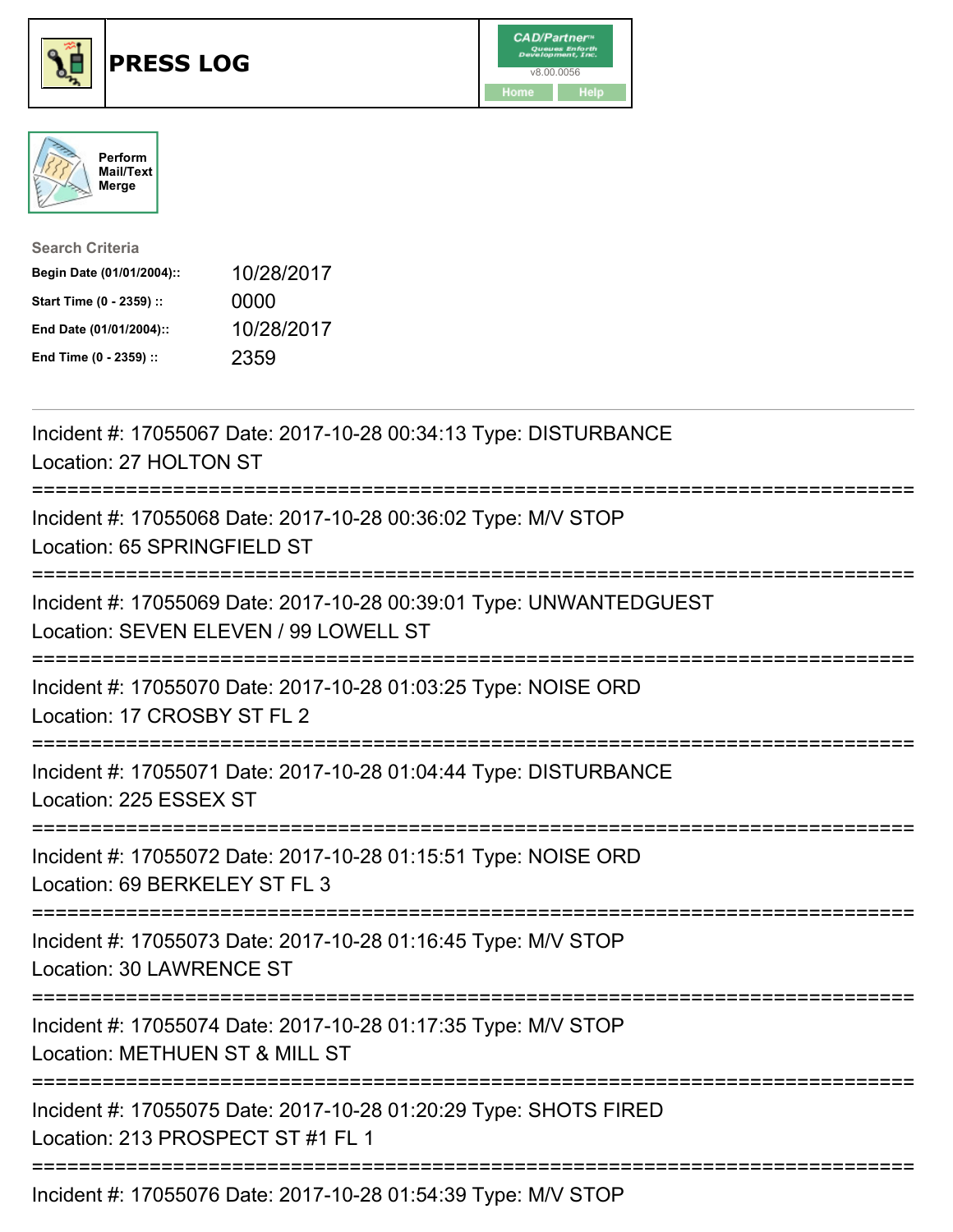| Location: LOWELL ST & OXFORD ST<br>=======================                                                                                   |
|----------------------------------------------------------------------------------------------------------------------------------------------|
| Incident #: 17055078 Date: 2017-10-28 01:58:57 Type: M/V STOP<br>Location: 350 PARK ST                                                       |
| Incident #: 17055077 Date: 2017-10-28 02:00:31 Type: EXTRA SURVEIL<br>Location: S UNION ST & SALEM ST<br>=================================== |
| Incident #: 17055079 Date: 2017-10-28 02:03:59 Type: M/V STOP<br>Location: BROADWAY & MANCHESTER ST<br>:===========================          |
| Incident #: 17055080 Date: 2017-10-28 02:06:26 Type: M/V STOP<br>Location: EXETER ST & WINTHROP AV                                           |
| Incident #: 17055081 Date: 2017-10-28 02:07:09 Type: DISORDERLY<br>Location: CANAL ST & MILL ST                                              |
| Incident #: 17055083 Date: 2017-10-28 02:09:11 Type: AUTO ACC/NO PI<br>Location: 112 MARSTON ST                                              |
| Incident #: 17055082 Date: 2017-10-28 02:09:14 Type: EXTRA SURVEIL<br>Location: DOYLE ST & WATER ST                                          |
| Incident #: 17055084 Date: 2017-10-28 02:11:36 Type: SHOTS FIRED<br>Location: LGH / 1 GENERAL ST                                             |
| Incident #: 17055085 Date: 2017-10-28 02:21:42 Type: SUS PERS/MV<br>Location: 300 HIGH                                                       |
| Incident #: 17055086 Date: 2017-10-28 02:27:32 Type: M/V STOP<br>Location: 338 PROSPECT ST                                                   |
| Incident #: 17055087 Date: 2017-10-28 02:32:02 Type: EXTRA SURVEIL<br>Location: EXETER ST & WINTHROP AV                                      |
| Incident #: 17055088 Date: 2017-10-28 02:35:16 Type: DISORDERLY<br>Location: SAM'S FOOD STORE / 389 BROADWAY                                 |
| Incident #: 17055089 Date: 2017-10-28 02:36:28 Type: MAN DOWN<br>Location: KNOX ST & TOBEY ST                                                |
| Incident #: 17055090 Date: 2017-10-28 02:38:09 Type: DISORDERLY                                                                              |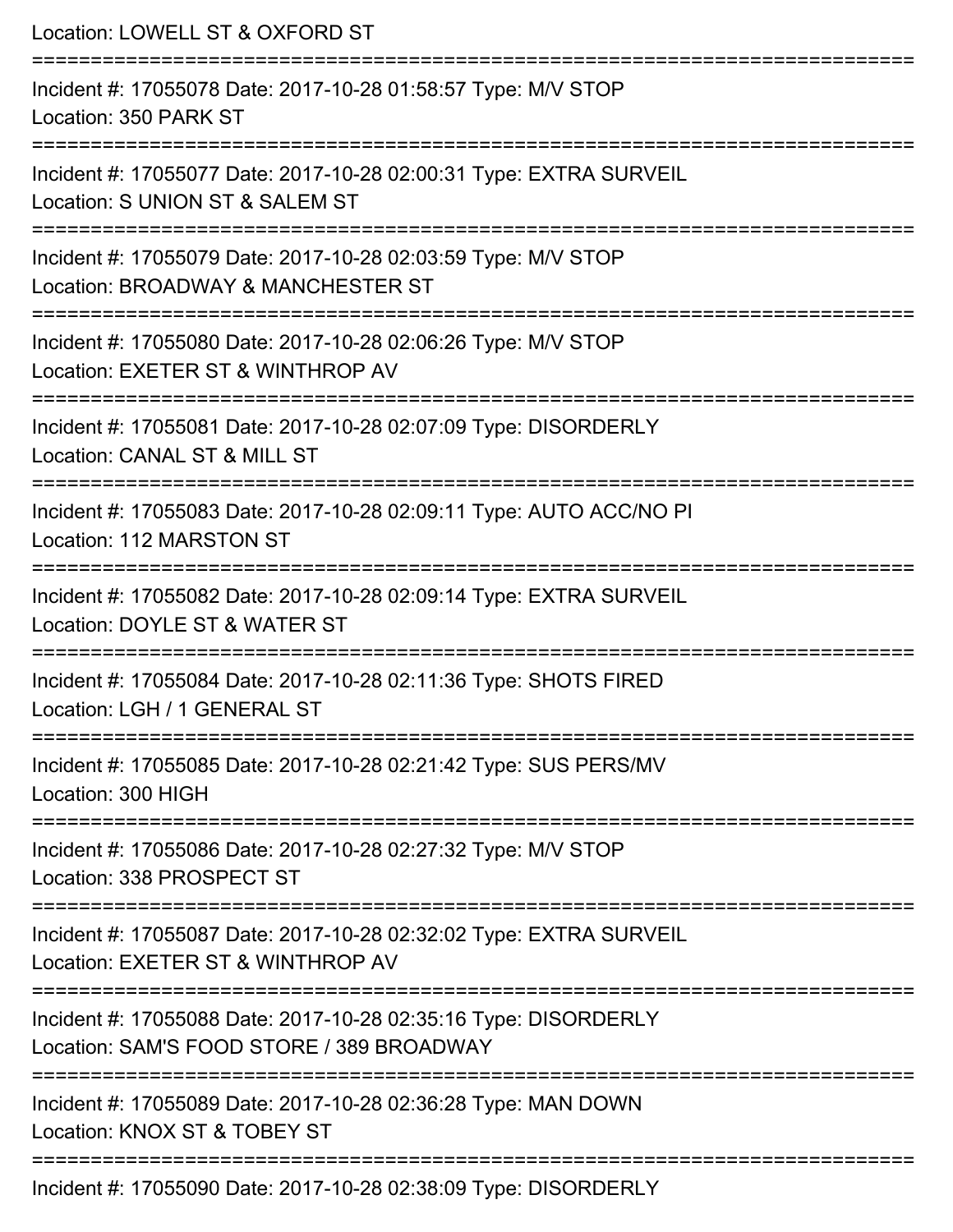| Incident #: 17055091 Date: 2017-10-28 02:44:45 Type: UNWANTEDGUEST<br>Location: 72 ABBOTT ST          |
|-------------------------------------------------------------------------------------------------------|
| Incident #: 17055092 Date: 2017-10-28 02:45:16 Type: NOISE ORD<br>Location: ABBOTT ST & S UNION ST    |
| Incident #: 17055093 Date: 2017-10-28 02:51:55 Type: M/V STOP<br>Location: BROADWAY & TREMONT ST      |
| Incident #: 17055094 Date: 2017-10-28 02:54:29 Type: M/V STOP<br>Location: 211 PROSPECT ST            |
| Incident #: 17055095 Date: 2017-10-28 02:55:46 Type: NOISE ORD<br>Location: 15 GROVE ST #1 FL 1       |
| Incident #: 17055096 Date: 2017-10-28 02:57:45 Type: M/V STOP<br>Location: 165 HAVERHILL ST           |
| Incident #: 17055097 Date: 2017-10-28 02:58:41 Type: NOISE ORD<br>Location: ALDER ST & JUNIPER ST     |
| Incident #: 17055098 Date: 2017-10-28 03:03:56 Type: DOMESTIC/PROG<br>Location: 86 BOXFORD ST #A      |
| Incident #: 17055099 Date: 2017-10-28 03:09:51 Type: NOISE ORD<br>Location: 47 JUNIPER ST             |
| Incident #: 17055100 Date: 2017-10-28 03:28:22 Type: M/V STOP<br>Location: BROADWAY & CROSS ST        |
| Incident #: 17055101 Date: 2017-10-28 03:30:41 Type: EXTRA SURVEIL<br>Location: 21 DOYLE ST           |
| Incident #: 17055102 Date: 2017-10-28 03:41:23 Type: M/V STOP<br>Location: FRANKLIN ST & HAVERHILL ST |
| Incident #: 17055103 Date: 2017-10-28 03:43:51 Type: MEDIC SUPPORT<br>Location: 22 BODWELL ST         |
| Incident #: 17055104 Date: 2017-10-28 04:00:53 Type: ALARM/BURG                                       |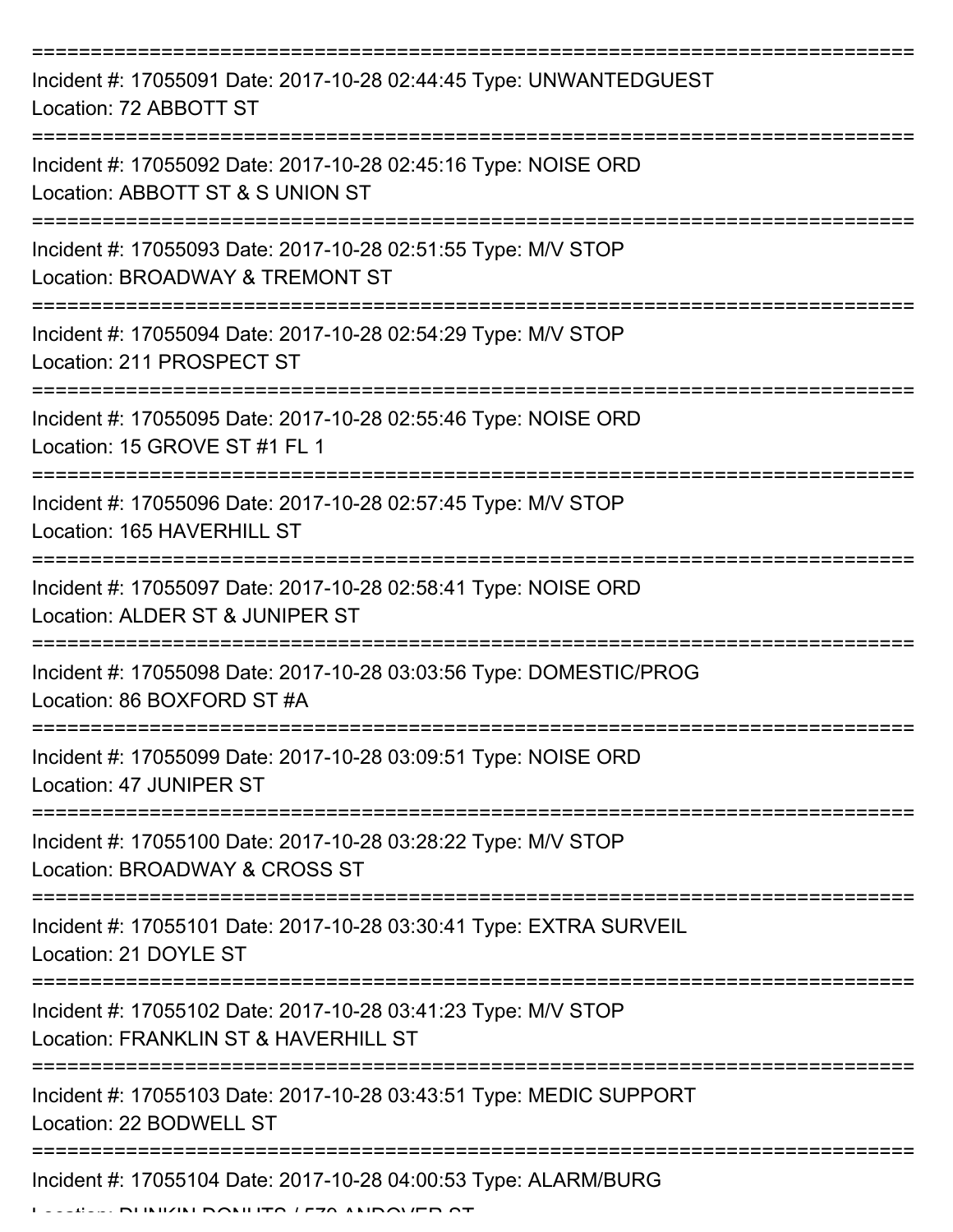| Incident #: 17055105 Date: 2017-10-28 04:14:56 Type: 209A/SERVE<br>Location: 25 BAILEY ST                                        |
|----------------------------------------------------------------------------------------------------------------------------------|
| Incident #: 17055106 Date: 2017-10-28 04:16:07 Type: MEDIC SUPPORT<br>Location: 262 JACKSON ST FL 1                              |
| Incident #: 17055107 Date: 2017-10-28 04:21:30 Type: M/V STOP<br>Location: GRAFTON ST & S UNION ST                               |
| Incident #: 17055108 Date: 2017-10-28 04:57:10 Type: SPECIAL CHECK<br>Location: N COMMON / null                                  |
| Incident #: 17055109 Date: 2017-10-28 05:46:49 Type: NEIGHBOR PROB<br>Location: 280 BROADWAY #5 FL 3                             |
| Incident #: 17055110 Date: 2017-10-28 05:59:43 Type: ANIMAL COMPL<br>Location: NEWTON ST & SALEM ST                              |
| Incident #: 17055111 Date: 2017-10-28 06:35:32 Type: AUTO ACC/NO PI<br>Location: COMMON ST & JACKSON ST                          |
| Incident #: 17055112 Date: 2017-10-28 07:41:47 Type: PARK & WALK<br>Location: 205 BROADWAY                                       |
| Incident #: 17055113 Date: 2017-10-28 07:42:10 Type: FUNERAL ESCOR<br>Location: CORPUS CRISTI / COMMON ST & UNION ST             |
| Incident #: 17055114 Date: 2017-10-28 07:42:38 Type: M/V STOP<br>Location: 141 AMESBURY ST                                       |
| Incident #: 17055115 Date: 2017-10-28 08:26:37 Type: TOW/REPOSSED<br>Location: 570 S UNION ST                                    |
| Incident #: 17055116 Date: 2017-10-28 08:30:53 Type: ANIMAL COMPL<br>Location: 24 HALE ST                                        |
| Incident #: 17055117 Date: 2017-10-28 08:47:01 Type: ALARM/BURG<br>Location: HEALTH AND HUMAN SERVICES / 280 MERRIMACK ST FL 2-3 |
| Incident #: 17055118 Date: 2017-10-28 08:55:03 Type: UNWANTEDGUEST                                                               |

Location: E2 BDANEADN CT #9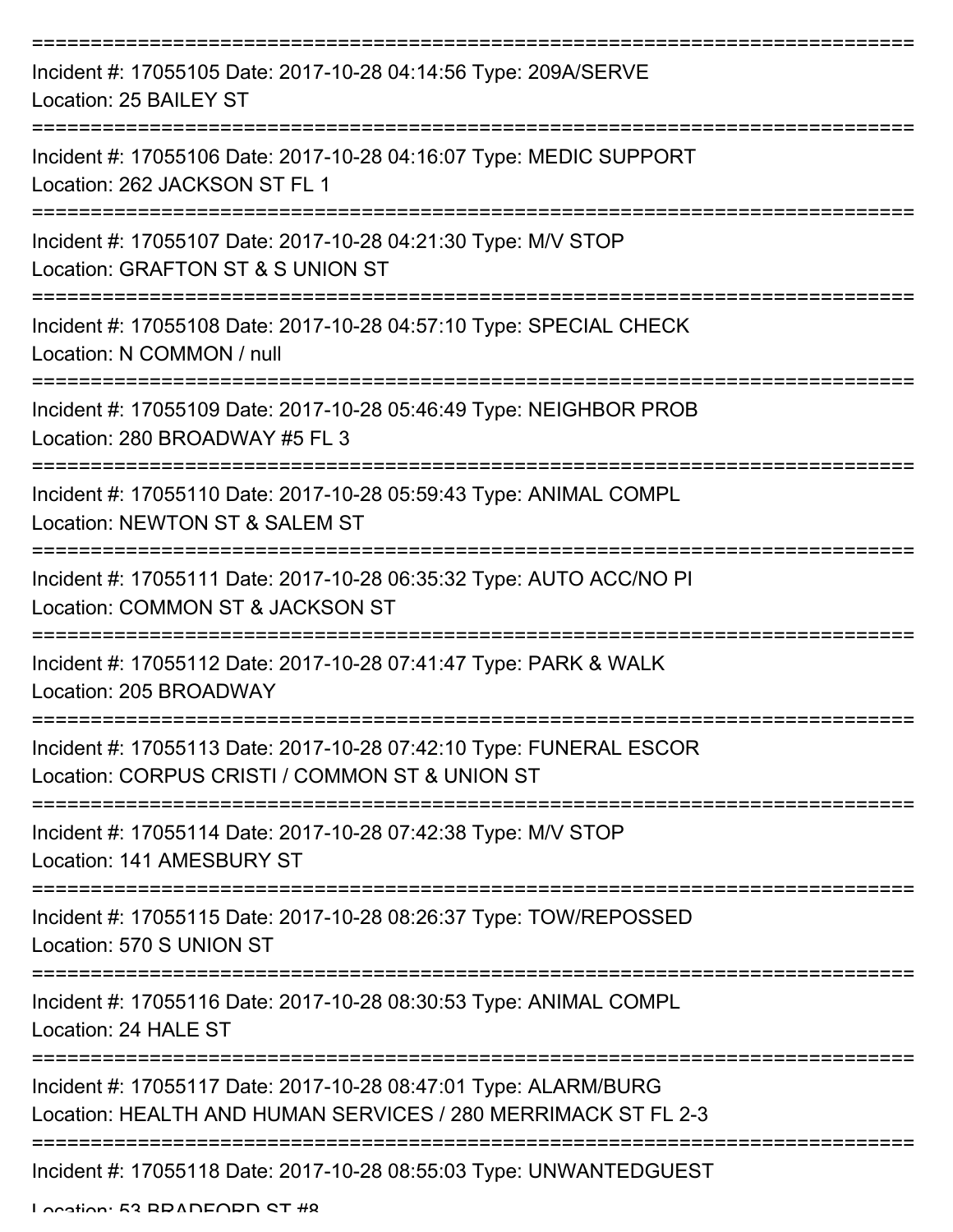| Incident #: 17055119 Date: 2017-10-28 09:01:19 Type: ANIMAL COMPL<br>Location: 53 BRADFORD ST FL 3           |
|--------------------------------------------------------------------------------------------------------------|
| Incident #: 17055120 Date: 2017-10-28 09:10:58 Type: TRESPASSING<br>Location: ARREST / WEST ST PARK          |
| Incident #: 17055121 Date: 2017-10-28 09:32:08 Type: AUTO ACC/NO PI<br>Location: ANDOVER ST & BEACON ST      |
| Incident #: 17055122 Date: 2017-10-28 09:40:07 Type: MV/BLOCKING<br>Location: 45 EUTAW ST                    |
| Incident #: 17055123 Date: 2017-10-28 09:41:38 Type: ALARM/BURG<br>Location: MAINSTREAM GLOBAL / 91 GLENN ST |
| Incident #: 17055124 Date: 2017-10-28 09:56:25 Type: TOW OF M/V<br>Location: HAVERHILL ST & MILTON ST        |
| Incident #: 17055125 Date: 2017-10-28 10:01:17 Type: M/V STOP<br>Location: ANDOVER ST & GLENN ST             |
| Incident #: 17055126 Date: 2017-10-28 10:04:22 Type: M/V STOP<br>Location: BEACON & WOOD LANE                |
| Incident #: 17055127 Date: 2017-10-28 10:09:12 Type: M/V STOP<br>Location: S UNION ST & SALEM ST             |
| Incident #: 17055128 Date: 2017-10-28 10:17:56 Type: MEDIC SUPPORT<br><b>Location: COMMON ST</b>             |
| Incident #: 17055129 Date: 2017-10-28 10:21:00 Type: PARK & WALK<br>Location: BRADFORD ST & BROADWAY         |
| Incident #: 17055130 Date: 2017-10-28 10:33:47 Type: M/V STOP<br>Location: BROADWAY & TREMONT ST             |
| Incident #: 17055131 Date: 2017-10-28 10:36:08 Type: M/V STOP<br>Location: 34 GROTON ST                      |
| Incident #: 17055132 Date: 2017-10-28 10:42:10 Type: UNWANTEDGUEST<br>Location: 293 JACKSON ST FL 1STFL      |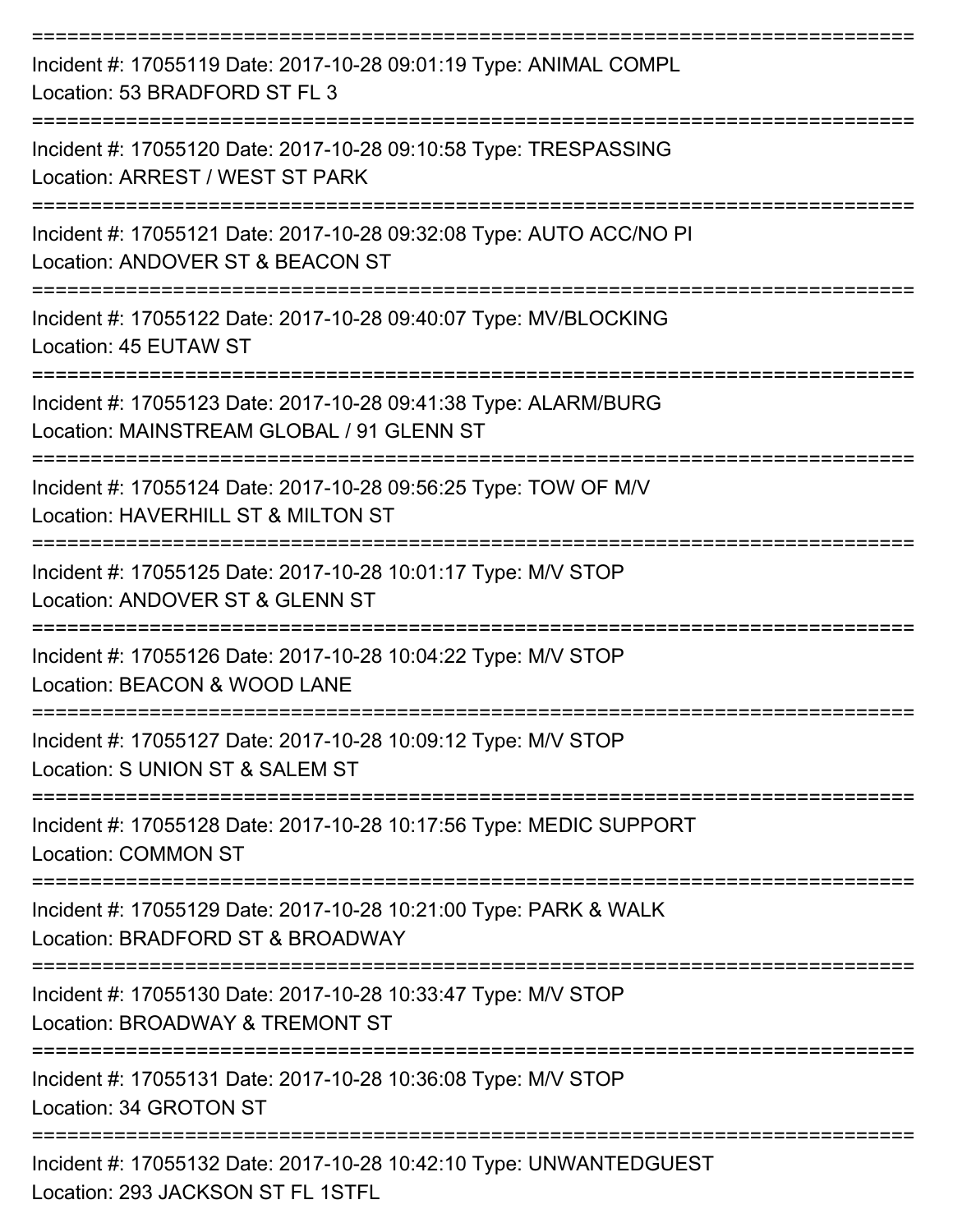| Incident #: 17055133 Date: 2017-10-28 10:59:51 Type: ALARMS<br>Location: LILLY RESD / 40 SPRUCE ST               |
|------------------------------------------------------------------------------------------------------------------|
| Incident #: 17055134 Date: 2017-10-28 11:01:03 Type: MISSING PERS<br>Location: HAVERHILL PD / 17 N PARISH RD     |
| Incident #: 17055135 Date: 2017-10-28 11:01:54 Type: HIT & RUN M/V<br>Location: MARSHALLS / 73 WINTHROP AVE      |
| Incident #: 17055136 Date: 2017-10-28 11:11:35 Type: TOW OF M/V<br>Location: 428 S BROADWAY                      |
| Incident #: 17055137 Date: 2017-10-28 11:14:28 Type: M/V STOP<br>Location: S UNION ST & SALEM ST                 |
| Incident #: 17055138 Date: 2017-10-28 11:16:36 Type: PARK & WALK<br>Location: BRADFORD ST & BROADWAY             |
| Incident #: 17055139 Date: 2017-10-28 11:22:01 Type: M/V STOP<br>Location: COMMON ST & HAMPSHIRE ST              |
| Incident #: 17055140 Date: 2017-10-28 11:26:33 Type: 209A/SERVE<br>Location: 25 BAILEY ST                        |
| Incident #: 17055141 Date: 2017-10-28 11:29:44 Type: LOST PROPERTY<br>Location: 73 WINTHROP AV                   |
| Incident #: 17055142 Date: 2017-10-28 12:18:00 Type: WARRANT SERVE<br>Location: 300 HOWARD ST                    |
| Incident #: 17055143 Date: 2017-10-28 12:30:29 Type: SUS PERS/MV<br>Location: 42 CANTON ST                       |
| Incident #: 17055144 Date: 2017-10-28 12:37:18 Type: ANIMAL COMPL<br><b>Location: MERRIMACK ST</b>               |
| Incident #: 17055145 Date: 2017-10-28 12:38:39 Type: M/V STOP<br>Location: BRADFORD ST & HAMPSHIRE ST            |
| Incident #: 17055146 Date: 2017-10-28 13:36:35 Type: ALARM/BURG<br>Location: PASTILIO RESD / 30 FOSTER ST #APT 1 |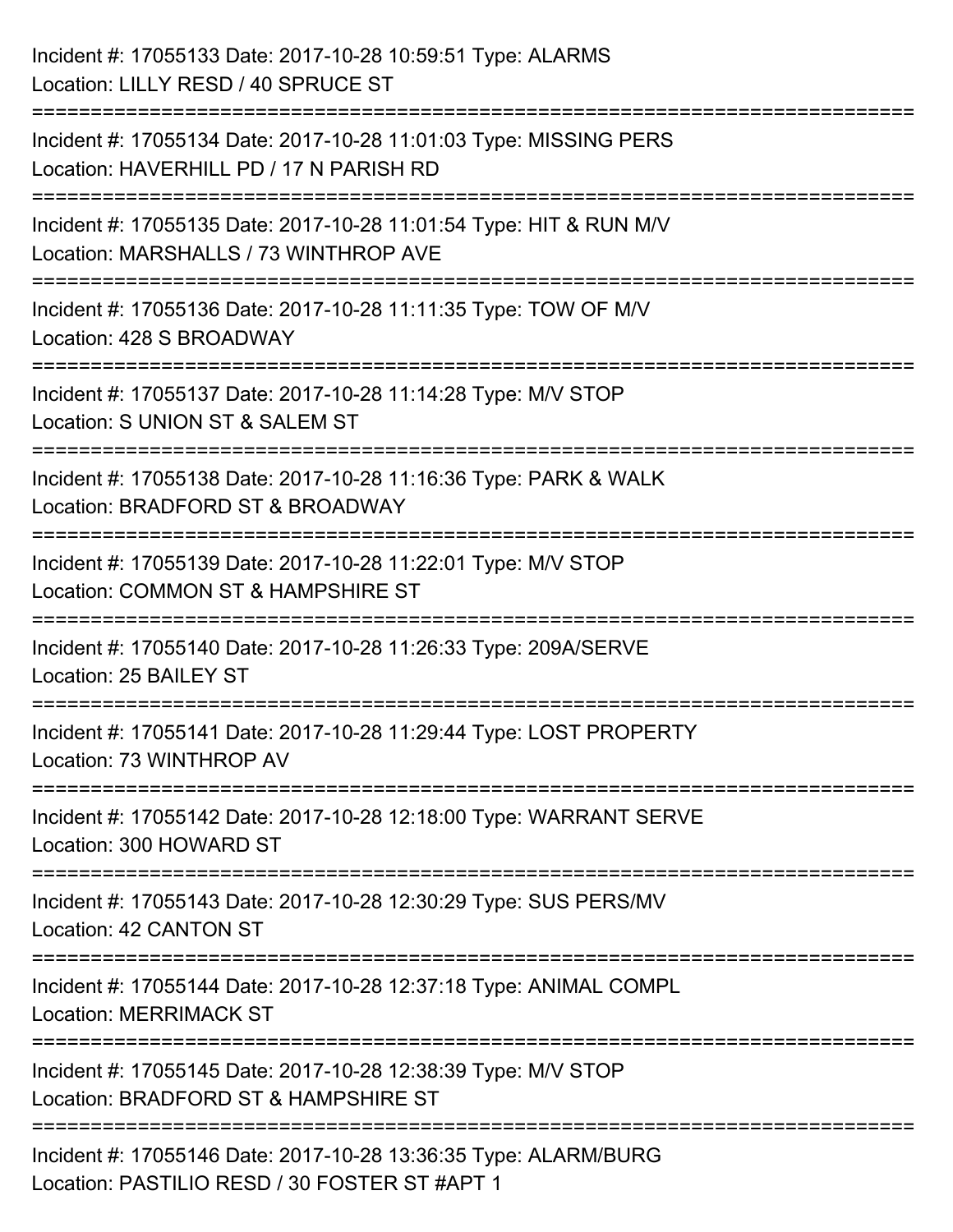| Incident #: 17055147 Date: 2017-10-28 13:46:48 Type: AUTO ACC/NO PI<br>Location: 111 JACKSON ST                          |
|--------------------------------------------------------------------------------------------------------------------------|
| Incident #: 17055148 Date: 2017-10-28 14:03:51 Type: M/V STOP<br><b>Location: LOWELL</b>                                 |
| Incident #: 17055149 Date: 2017-10-28 14:30:13 Type: ALARM/BURG<br>Location: ESTRELLA OFFICES / 300 ESSEX ST             |
| Incident #: 17055150 Date: 2017-10-28 14:31:03 Type: SEX OFF. PAST<br>Location: 36 SHAWSHEEN CT                          |
| Incident #: 17055151 Date: 2017-10-28 14:52:06 Type: MV/BLOCKING<br>Location: 155 HAVERHILL ST<br>====================== |
| Incident #: 17055152 Date: 2017-10-28 14:55:11 Type: DRUG OVERDOSE<br>Location: 5 JACKSON CT                             |
| Incident #: 17055153 Date: 2017-10-28 15:10:14 Type: SUS PERS/MV<br>Location: 108 SPRINGFIELD ST                         |
| Incident #: 17055154 Date: 2017-10-28 15:12:33 Type: M/V STOP<br><b>Location: 51 LAWRENCE ST</b>                         |
| Incident #: 17055155 Date: 2017-10-28 15:19:45 Type: M/V STOP<br>Location: 345 HAVERHILL ST                              |
| Incident #: 17055156 Date: 2017-10-28 15:23:57 Type: M/V STOP<br>Location: S UNION ST & SALEM ST                         |
| Incident #: 17055157 Date: 2017-10-28 15:25:22 Type: WARRANT SERVE<br>Location: ARREST / 68 OSGOOD ST                    |
| Incident #: 17055158 Date: 2017-10-28 15:27:52 Type: DISTURBANCE<br>Location: 49 A EUTAW ST FL 1ST FL                    |
| Incident #: 17055159 Date: 2017-10-28 15:28:40 Type: DRUG VIO<br>Location: 183 ANDOVER ST                                |
| Incident #: 17055160 Date: 2017-10-28 15:38:04 Type: MEDIC SUPPORT<br>Location: LAHEY CLINIC / 12 METHUEN ST FL 2NFL     |

===========================================================================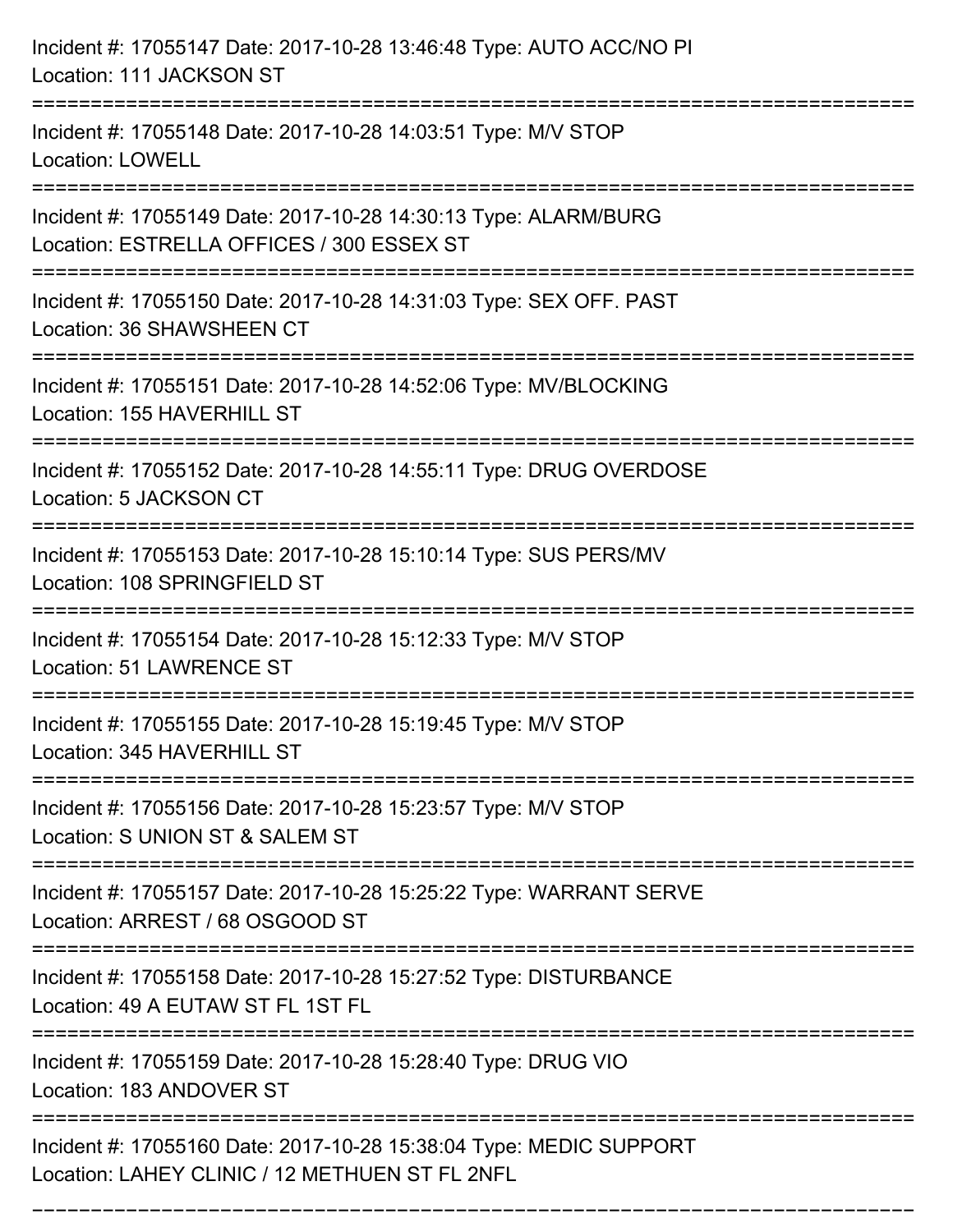| Incident #: 17055161 Date: 2017-10-28 15:40:56 Type: DRUG OVERDOSE<br>Location: 260 E HAVERHILL ST                           |
|------------------------------------------------------------------------------------------------------------------------------|
| --------------------<br>Incident #: 17055162 Date: 2017-10-28 15:42:38 Type: TRESPASSING<br>Location: 124 SPRINGFIELD ST #1  |
| Incident #: 17055163 Date: 2017-10-28 15:54:09 Type: MAN DOWN<br>Location: HAVERHILL ST & WEST ST<br>:====================== |
| Incident #: 17055164 Date: 2017-10-28 15:59:47 Type: THREATS/PROG<br>Location: 14 COLUMBUS AV                                |
| Incident #: 17055165 Date: 2017-10-28 16:25:32 Type: SUS PERS/MV<br>Location: 14 MECHANIC ST                                 |
| Incident #: 17055166 Date: 2017-10-28 16:26:24 Type: VIO CITY ORD<br>Location: 8 E HAVERHILL ST                              |
| Incident #: 17055167 Date: 2017-10-28 16:32:11 Type: NOISE ORD<br>Location: 253 PROSPECT ST                                  |
| Incident #: 17055168 Date: 2017-10-28 16:53:11 Type: THREATS<br>Location: 375 LOWELL ST FL 1                                 |
| Incident #: 17055169 Date: 2017-10-28 17:05:24 Type: FIGHT<br>Location: 34 WALNUT ST                                         |
| Incident #: 17055170 Date: 2017-10-28 17:13:01 Type: DISTURBANCE<br>Location: 169 HAVERHILL ST                               |
| =========================<br>Incident #: 17055171 Date: 2017-10-28 17:17:37 Type: SUS PERS/MV<br><b>Location: COLEMAN</b>    |
| Incident #: 17055172 Date: 2017-10-28 17:19:56 Type: MAN DOWN<br>Location: E HAVERHILL ST & MARSTON ST                       |
| Incident #: 17055173 Date: 2017-10-28 17:23:27 Type: ALARM/BURG<br>Location: JAVIER RESIDENCE/ 9789025293 / 215 HIGH ST      |
| Incident #: 17055174 Date: 2017-10-28 17:25:50 Type: LOUD NOISE<br>Location: 144 WILLOW ST                                   |
|                                                                                                                              |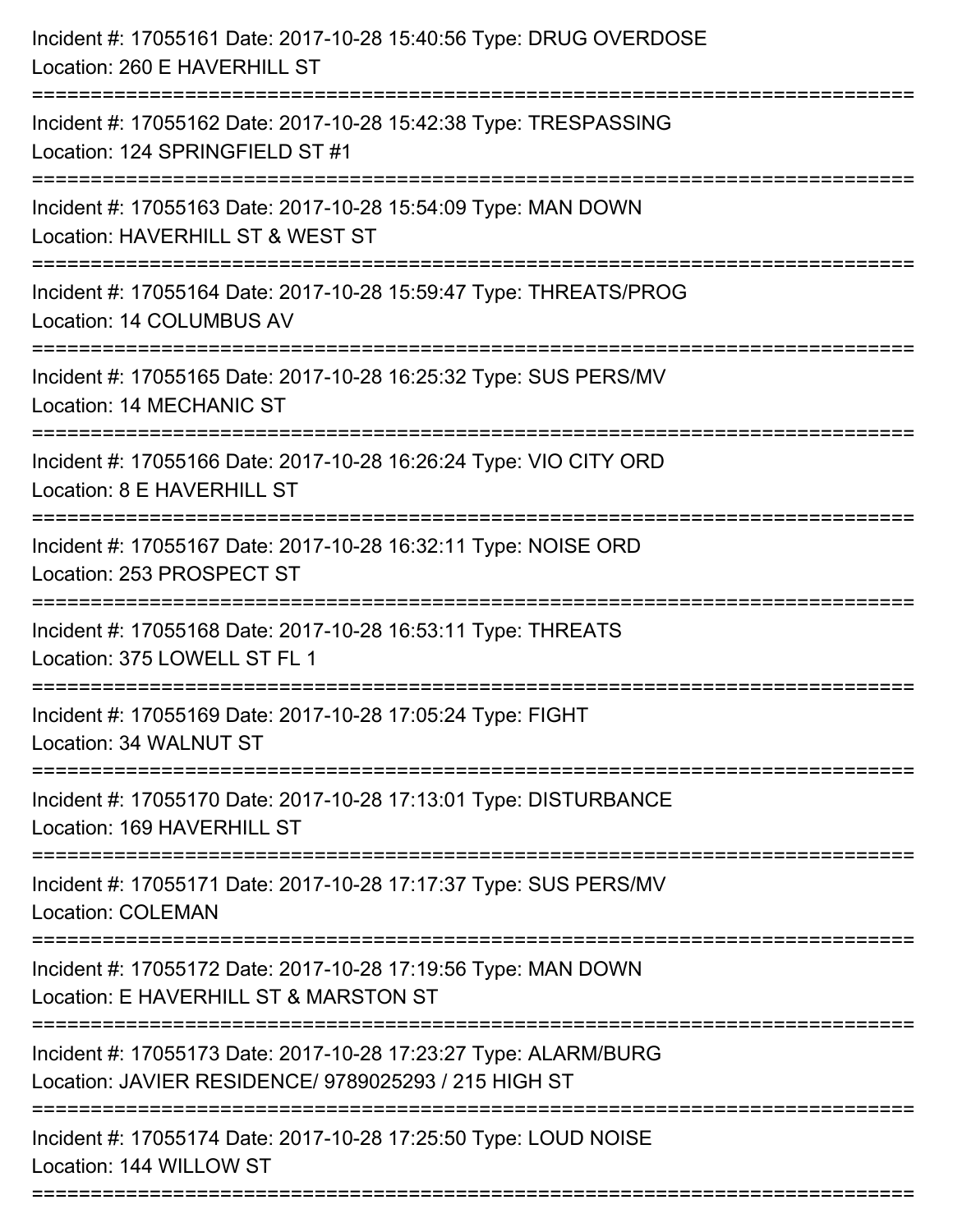Location: 39 ALDER ST FL 2FL

| Incident #: 17055176 Date: 2017-10-28 17:32:58 Type: LARCENY/PAST<br>Location: CARVER ST & SALEM ST                           |
|-------------------------------------------------------------------------------------------------------------------------------|
| Incident #: 17055177 Date: 2017-10-28 17:40:07 Type: M/V STOP<br>Location: 161 S BROADWAY                                     |
| Incident #: 17055178 Date: 2017-10-28 17:45:03 Type: LOUD NOISE<br><b>Location: FLORENCE ST</b>                               |
| Incident #: 17055179 Date: 2017-10-28 17:47:52 Type: DRUG VIO<br>Location: BROADWAY & HAVERHILL ST                            |
| Incident #: 17055180 Date: 2017-10-28 17:49:51 Type: SPECIAL CHECK<br>Location: 225 JACKSON ST                                |
| Incident #: 17055181 Date: 2017-10-28 17:54:34 Type: EXTRA SURVEIL<br>Location: WEST ST PARK / WEST ST                        |
| Incident #: 17055182 Date: 2017-10-28 17:59:35 Type: M/V STOP<br>Location: CARVER ST & SALEM ST                               |
| Incident #: 17055183 Date: 2017-10-28 17:59:48 Type: M/V STOP<br>Location: CRONIN PARK / ALDER ST & JUNIPER ST                |
| Incident #: 17055184 Date: 2017-10-28 18:06:14 Type: EXTRA SURVEIL<br>Location: HOWARD PLAYSTEAD / HAMPSHIRE ST & LAWRENCE ST |
| Incident #: 17055185 Date: 2017-10-28 18:09:40 Type: M/V STOP<br>Location: SARATOGA ST & STEARNS AV                           |
| Incident #: 17055186 Date: 2017-10-28 18:10:40 Type: M/V STOP<br>Location: CROSS ST & HAMPSHIRE ST                            |
| Incident #: 17055187 Date: 2017-10-28 18:14:13 Type: A&B PROG<br>Location: 206 BROADWAY                                       |
| Incident #: 17055188 Date: 2017-10-28 18:17:09 Type: NEIGHBOR PROB<br>Location: 45 N PARISH RD                                |
|                                                                                                                               |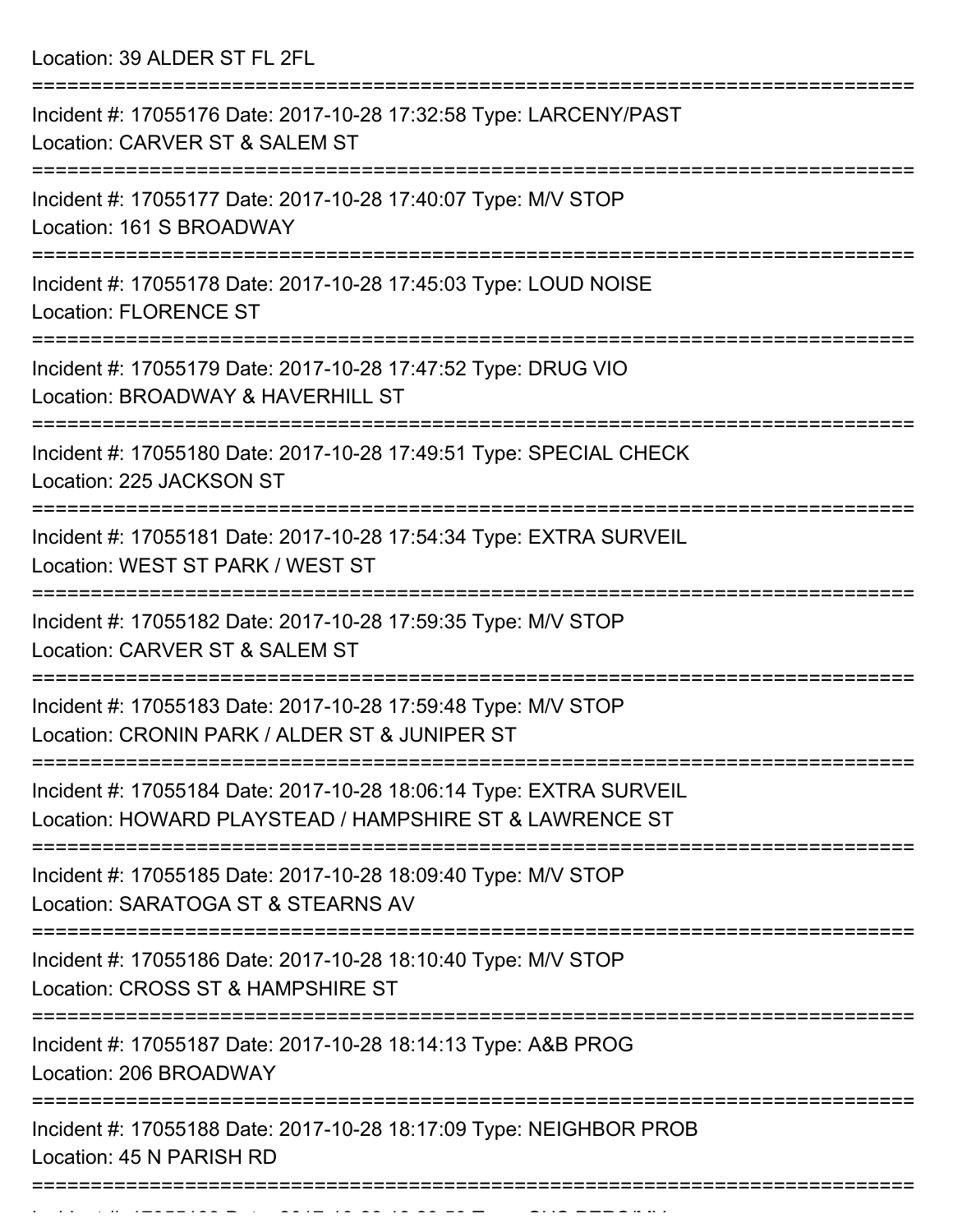Location: CRONIN PARK / ALDER ST & POPLAR ST =========================================================================== Incident #: 17055190 Date: 2017-10-28 18:46:53 Type: M/V STOP Location: BROADWAY & LOWELL ST =========================================================================== Incident #: 17055191 Date: 2017-10-28 18:48:06 Type: LOUD NOISE Location: FLORENCE ST =========================================================================== Incident #: 17055192 Date: 2017-10-28 18:50:21 Type: DISTURBANCE Location: 17 GROTON ST =========================================================================== Incident #: 17055193 Date: 2017-10-28 18:55:52 Type: SUS PERS/MV Location: 12 NORRIS ST =========================================================================== Incident #: 17055194 Date: 2017-10-28 18:58:37 Type: M/V STOP Location: HAVERHILL ST & WEST ST =========================================================================== Incident #: 17055195 Date: 2017-10-28 19:09:37 Type: ALARM/BURG Location: OLD LAWRENCE HIGH / 233 HAVERHILL ST =========================================================================== Incident #: 17055196 Date: 2017-10-28 19:13:06 Type: EXTRA SURVEIL Location: DR NINA SCARITO PARK / 1 BROOK ST =========================================================================== Incident #: 17055197 Date: 2017-10-28 19:18:19 Type: LOUD NOISE Location: 217 E HAVERHILL ST FL 2 =========================================================================== Incident #: 17055198 Date: 2017-10-28 19:18:52 Type: MEDIC SUPPORT Location: 9 MONTROSE AV =========================================================================== Incident #: 17055199 Date: 2017-10-28 19:34:50 Type: M/V STOP Location: BRUCE ST & CORNISH ST =========================================================================== Incident #: 17055200 Date: 2017-10-28 19:41:04 Type: AUTO ACC/PED Location: FERN ST & LAWRENCE ST =========================================================================== Incident #: 17055201 Date: 2017-10-28 19:41:24 Type: MEDIC SUPPORT Location: 144 SOUTH UNION ST =========================================================================== Incident #: 17055202 Date: 2017-10-28 19:46:22 Type: ALARMS Location: 233 HAVERHILL ST ===========================================================================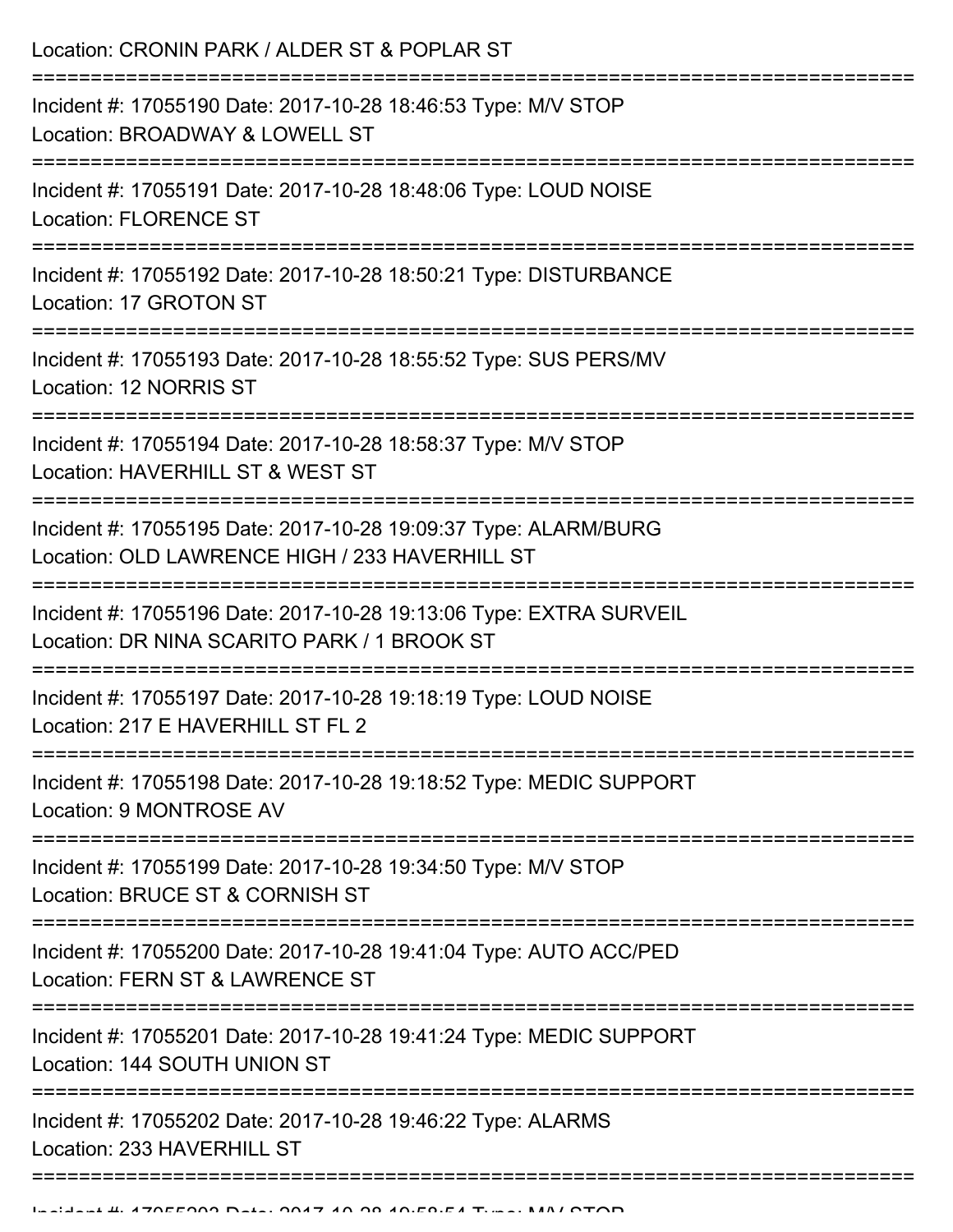| Location: BODWELL ST & MEDFORD ST                                                                                                                                    |
|----------------------------------------------------------------------------------------------------------------------------------------------------------------------|
| Incident #: 17055204 Date: 2017-10-28 20:02:08 Type: HIT & RUN M/V<br>Location: 138 NEWBURY ST                                                                       |
| Incident #: 17055205 Date: 2017-10-28 20:04:12 Type: MV/BLOCKING<br><b>Location: GALE ST</b>                                                                         |
| Incident #: 17055208 Date: 2017-10-28 20:10:12 Type: EXTRA SURVEIL<br>Location: WEST ST / WEST ST                                                                    |
| Incident #: 17055206 Date: 2017-10-28 20:10:43 Type: MEDIC SUPPORT<br>Location: 25 WARREN ST                                                                         |
| Incident #: 17055207 Date: 2017-10-28 20:13:17 Type: LOUD NOISE<br>Location: 620 HAVERHILL ST                                                                        |
| -------------------<br>---------------------------------<br>Incident #: 17055209 Date: 2017-10-28 20:16:11 Type: PARK & WALK<br>Location: MERRIMACK COURT / ESSEX ST |
| Incident #: 17055210 Date: 2017-10-28 20:22:28 Type: EXTRA SURVEIL<br>Location: PARK / MANCHESTER ST                                                                 |
| Incident #: 17055211 Date: 2017-10-28 20:25:58 Type: DOMESTIC/PROG<br>Location: 54 GREENWOOD ST FL 3                                                                 |
| Incident #: 17055212 Date: 2017-10-28 20:29:17 Type: DRUG VIO<br>Location: 77 S UNION ST                                                                             |
| =====================<br>Incident #: 17055213 Date: 2017-10-28 20:30:20 Type: HIT & RUN M/V<br>Location: 280 FARNHAM ST                                              |
| Incident #: 17055214 Date: 2017-10-28 20:32:13 Type: WARRANT SERVE<br>Location: 41 BERKELEY ST #33                                                                   |
| Incident #: 17055215 Date: 2017-10-28 20:37:24 Type: LOST PROPERTY<br>Location: 81 OSGOOD ST                                                                         |
| Incident #: 17055218 Date: 2017-10-28 20:44:24 Type: M/V STOP<br>Location: HAVERHILL ST & PROSPECT ST                                                                |
| Incident #: 17055216 Date: 2017-10-28 20:46:08 Type: EXTRA SURVEIL                                                                                                   |

Incident #: 17055216 Date: 2017-10-28 20:46:08 Type: EXTRA SURVEIL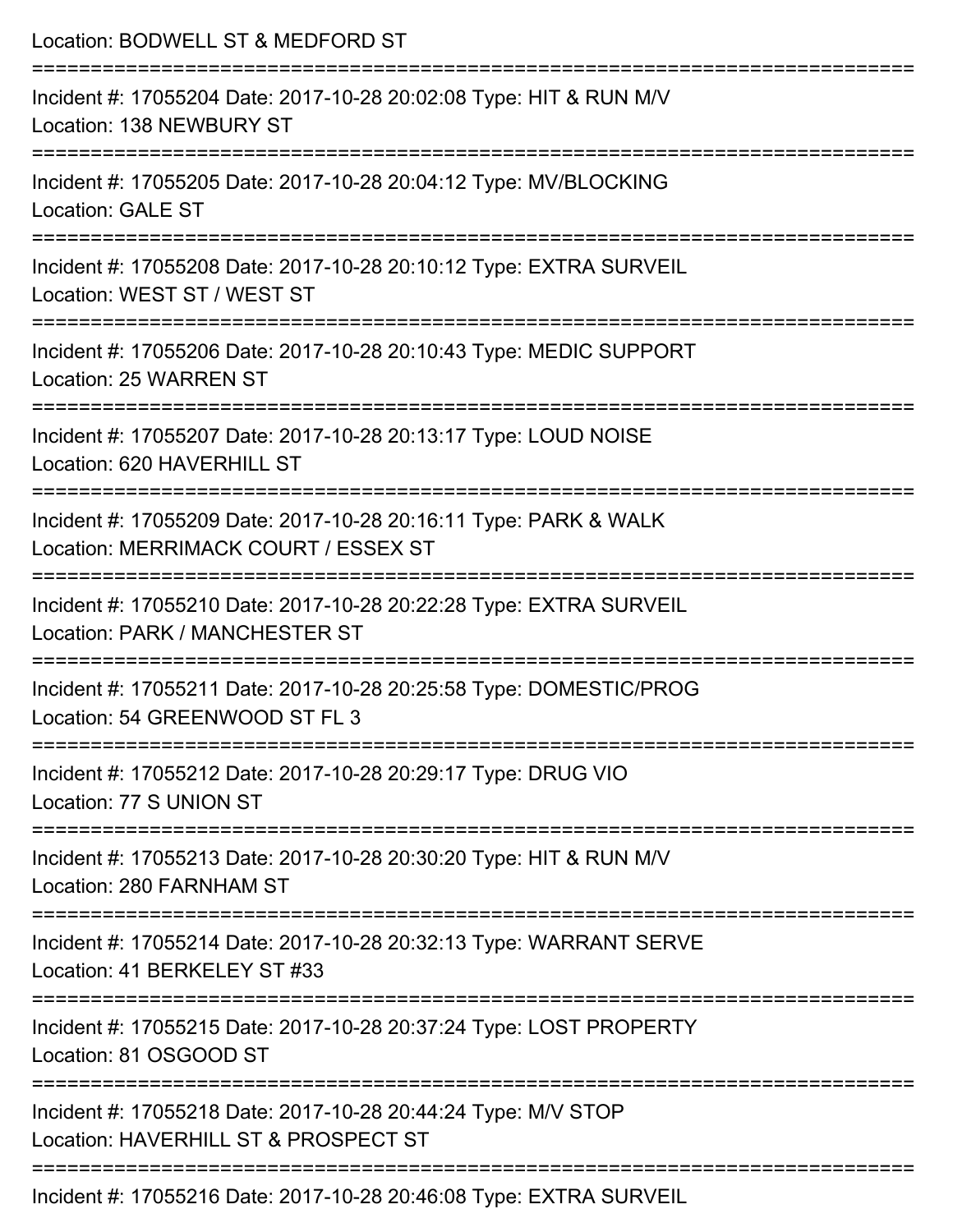| Incident #: 17055217 Date: 2017-10-28 20:47:21 Type: THREATS<br>Location: 37 DARTMOUTH ST                     |
|---------------------------------------------------------------------------------------------------------------|
| Incident #: 17055219 Date: 2017-10-28 20:52:01 Type: M/V STOP<br>Location: JACKSON ST & METHUEN ST            |
| Incident #: 17055220 Date: 2017-10-28 20:52:45 Type: EXTRA SURVEIL<br>Location: GAGNON / PROVIDENCE ST        |
| Incident #: 17055221 Date: 2017-10-28 20:55:44 Type: EXTRA SURVEIL<br>Location: PARK / BODWELL ST & SCHOOL ST |
| Incident #: 17055222 Date: 2017-10-28 20:56:43 Type: M/V STOP<br>Location: 0 BROADWAY                         |
| Incident #: 17055223 Date: 2017-10-28 20:58:03 Type: LOUD NOISE<br>Location: 102 GREENWOOD ST                 |
| Incident #: 17055224 Date: 2017-10-28 21:00:08 Type: PARK & WALK<br>Location: HANCOCK PROJECTS / HANCOCK ST   |
| Incident #: 17055225 Date: 2017-10-28 21:03:35 Type: MEDIC SUPPORT<br>Location: 25 DARTMOUTH ST               |
| Incident #: 17055226 Date: 2017-10-28 21:08:17 Type: DOMESTIC/PROG<br>Location: 28 HALL ST FL 2               |
| Incident #: 17055227 Date: 2017-10-28 21:08:27 Type: MV/BLOCKING<br>Location: HAVERHILL ST & MIDDLEBURY ST    |
| Incident #: 17055228 Date: 2017-10-28 21:09:44 Type: M/V STOP<br>Location: 37 ESSEX ST                        |
| Incident #: 17055229 Date: 2017-10-28 21:19:34 Type: SPECIAL CHECK<br><b>Location: WEST ST</b>                |
| Incident #: 17055230 Date: 2017-10-28 21:22:20 Type: DISTURBANCE<br>Location: DUNKIN DONUTS / 99 WINTHROP AV  |
| Incident #: 17055231 Date: 2017-10-28 21:24:32 Type: M/V STOP                                                 |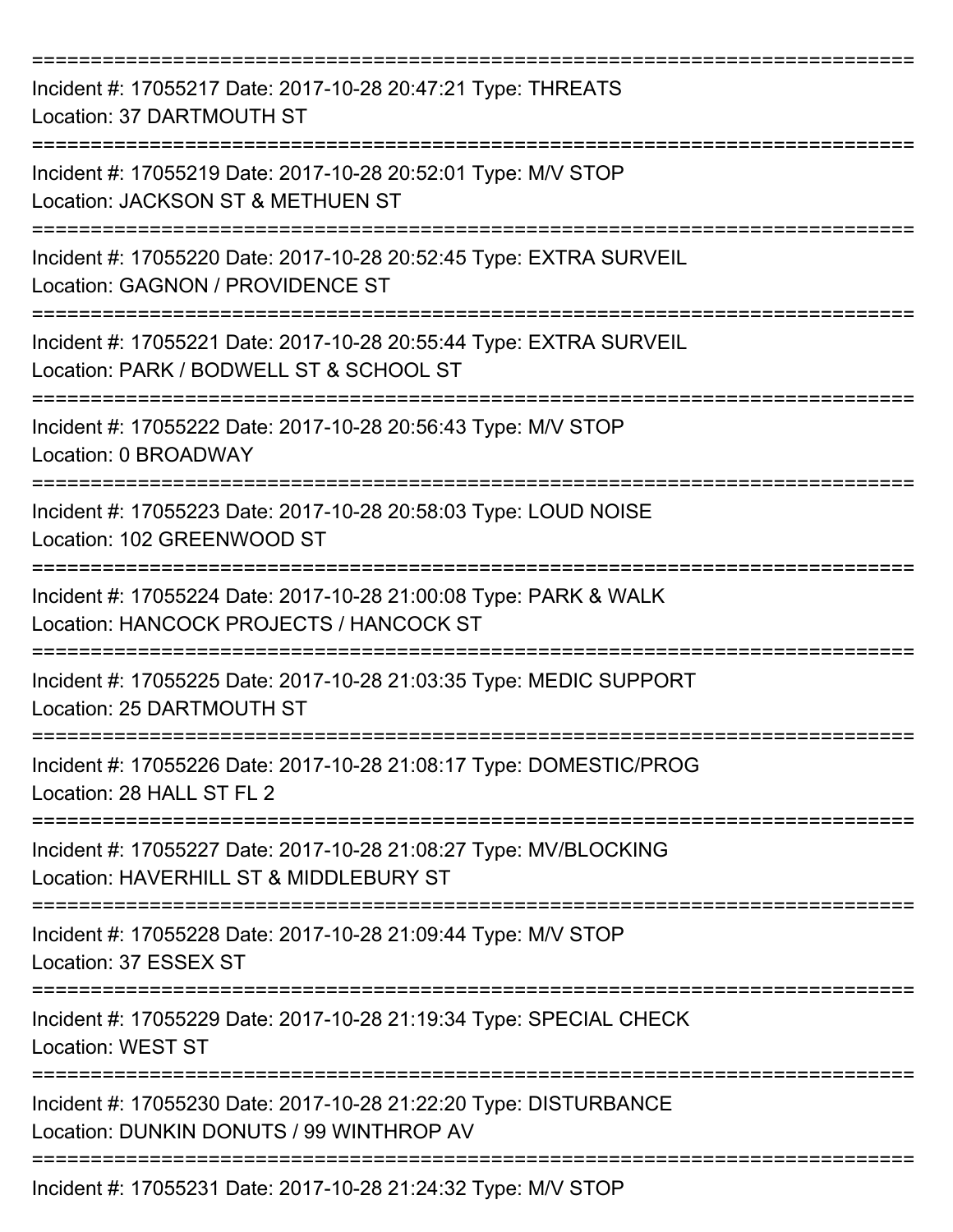| Incident #: 17055232 Date: 2017-10-28 21:26:21 Type: M/V STOP<br><b>Location: 75 MANCHESTER ST</b>                |
|-------------------------------------------------------------------------------------------------------------------|
| Incident #: 17055233 Date: 2017-10-28 21:31:35 Type: TRESPASSING<br>Location: 183 PARKER ST                       |
| Incident #: 17055234 Date: 2017-10-28 21:38:36 Type: AUTO ACC/UNK PI<br>Location: ALDER ST & HAMPSHIRE ST         |
| Incident #: 17055235 Date: 2017-10-28 21:40:20 Type: E911 HANGUP<br>Location: 525 ESSEX ST                        |
| Incident #: 17055237 Date: 2017-10-28 21:40:47 Type: LOUD NOISE<br>Location: 5 THORNDIKE ST FL 2                  |
| Incident #: 17055236 Date: 2017-10-28 21:41:00 Type: E911 HANGUP<br>Location: 525 ESSEX ST #45                    |
| Incident #: 17055238 Date: 2017-10-28 21:42:02 Type: SPECIAL CHECK<br><b>Location: LAWRENCE ST</b><br>=========== |
| Incident #: 17055239 Date: 2017-10-28 21:44:34 Type: EXTRA SURVEIL<br>Location: 141 WEST ST                       |
| Incident #: 17055240 Date: 2017-10-28 21:46:26 Type: M/V STOP<br>Location: ESSEX ST & MARGIN ST                   |
| Incident #: 17055241 Date: 2017-10-28 21:48:26 Type: MV/BLOCKING<br>Location: 20 RHINE ST                         |
| Incident #: 17055242 Date: 2017-10-28 21:51:42 Type: LOUD NOISE<br>Location: 35 COLUMBUS AV                       |
| Incident #: 17055243 Date: 2017-10-28 21:55:24 Type: SPECIAL CHECK<br><b>Location: HIGH ST</b>                    |
| Incident #: 17055244 Date: 2017-10-28 22:02:03 Type: M/V STOP<br>Location: BRADFORD ST & BROADWAY                 |
| Incident #: 17055245 Date: 2017-10-28 22:10:05 Type: M/V STOP                                                     |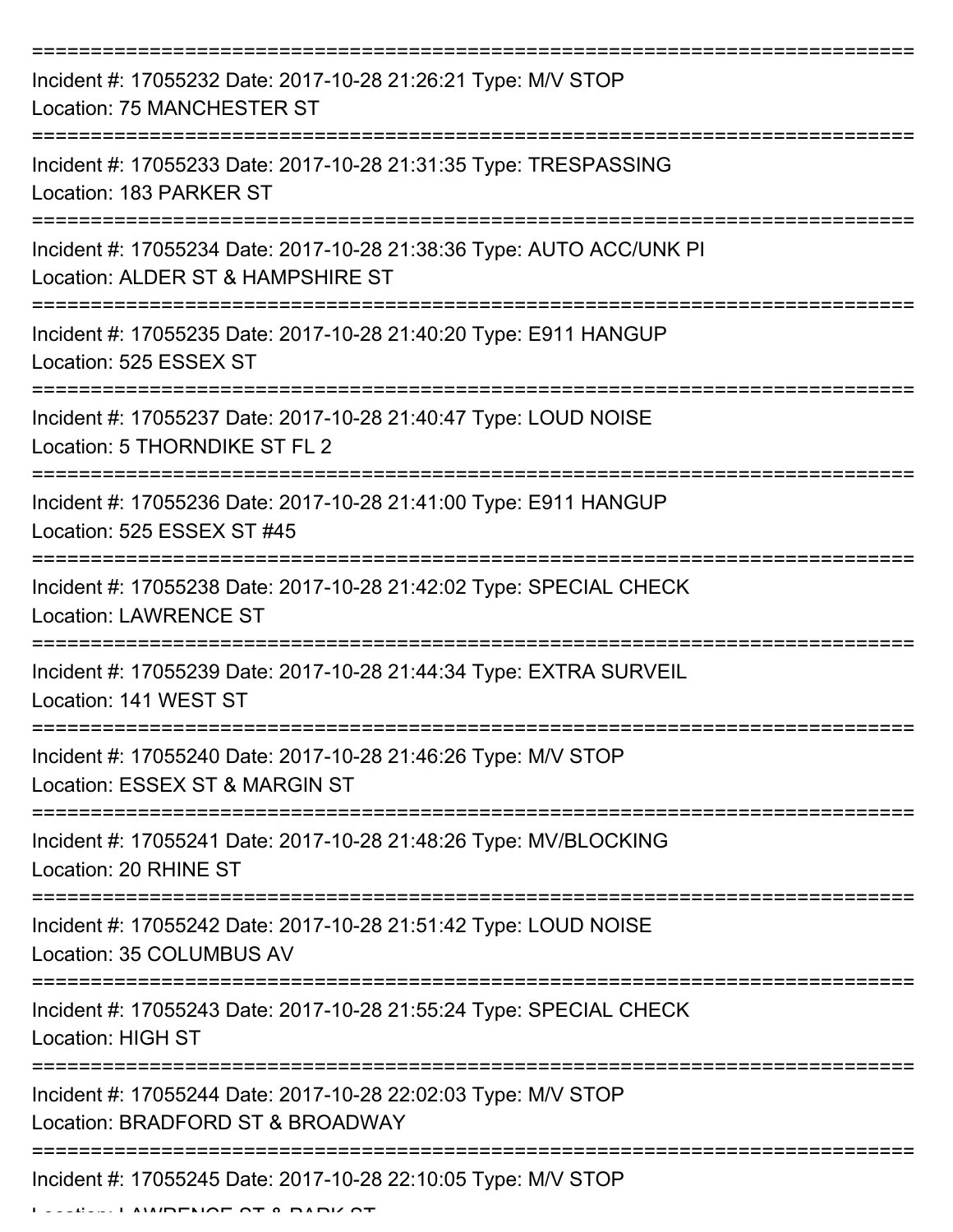| Incident #: 17055246 Date: 2017-10-28 22:11:10 Type: AUTO ACC/UNK PI<br>Location: 103 BROADWAY                           |
|--------------------------------------------------------------------------------------------------------------------------|
| Incident #: 17055247 Date: 2017-10-28 22:11:39 Type: EXTRA SURVEIL<br>Location: CRONIN PARK / ALDER ST & POPLAR ST       |
| Incident #: 17055248 Date: 2017-10-28 22:15:06 Type: M/V STOP<br>Location: GROTON ST & S BROADWAY                        |
| Incident #: 17055249 Date: 2017-10-28 22:15:18 Type: FIGHT<br>Location: 163 MARGIN ST                                    |
| Incident #: 17055250 Date: 2017-10-28 22:21:36 Type: 209A/SERVE<br>Location: 25 BAILEY ST                                |
| Incident #: 17055251 Date: 2017-10-28 22:21:45 Type: SUICIDE ATTEMPT<br>Location: 231 WATER ST #45 FL 4                  |
| Incident #: 17055252 Date: 2017-10-28 22:28:13 Type: NOISE ORD<br>Location: WHITMAN ST & WYMAN ST                        |
| Incident #: 17055253 Date: 2017-10-28 22:34:28 Type: EXTRA SURVEIL<br>Location: KENNEDY PARK / DAISY ST & HOLLY ST       |
| Incident #: 17055254 Date: 2017-10-28 22:38:37 Type: LOUD NOISE<br>Location: 15 LEA ST                                   |
| :===================<br>Incident #: 17055255 Date: 2017-10-28 22:39:12 Type: SUS PERS/MV<br><b>Location: SHERIDAN ST</b> |
| Incident #: 17055256 Date: 2017-10-28 22:40:06 Type: LOUD NOISE<br>Location: 245 ERVING AV                               |
| Incident #: 17055257 Date: 2017-10-28 22:42:48 Type: EXTRA SURVEIL<br>Location: WEATHERBEE SCHOOL / 75 NEWTON ST         |
| Incident #: 17055258 Date: 2017-10-28 22:44:59 Type: DOMESTIC/PAST<br>Location: WALK IN WALK IN / 163 MARGIN ST          |
| Incident #: 17055259 Date: 2017-10-28 22:51:38 Type: CK WELL BEING                                                       |

Location: 25 DORINICON CT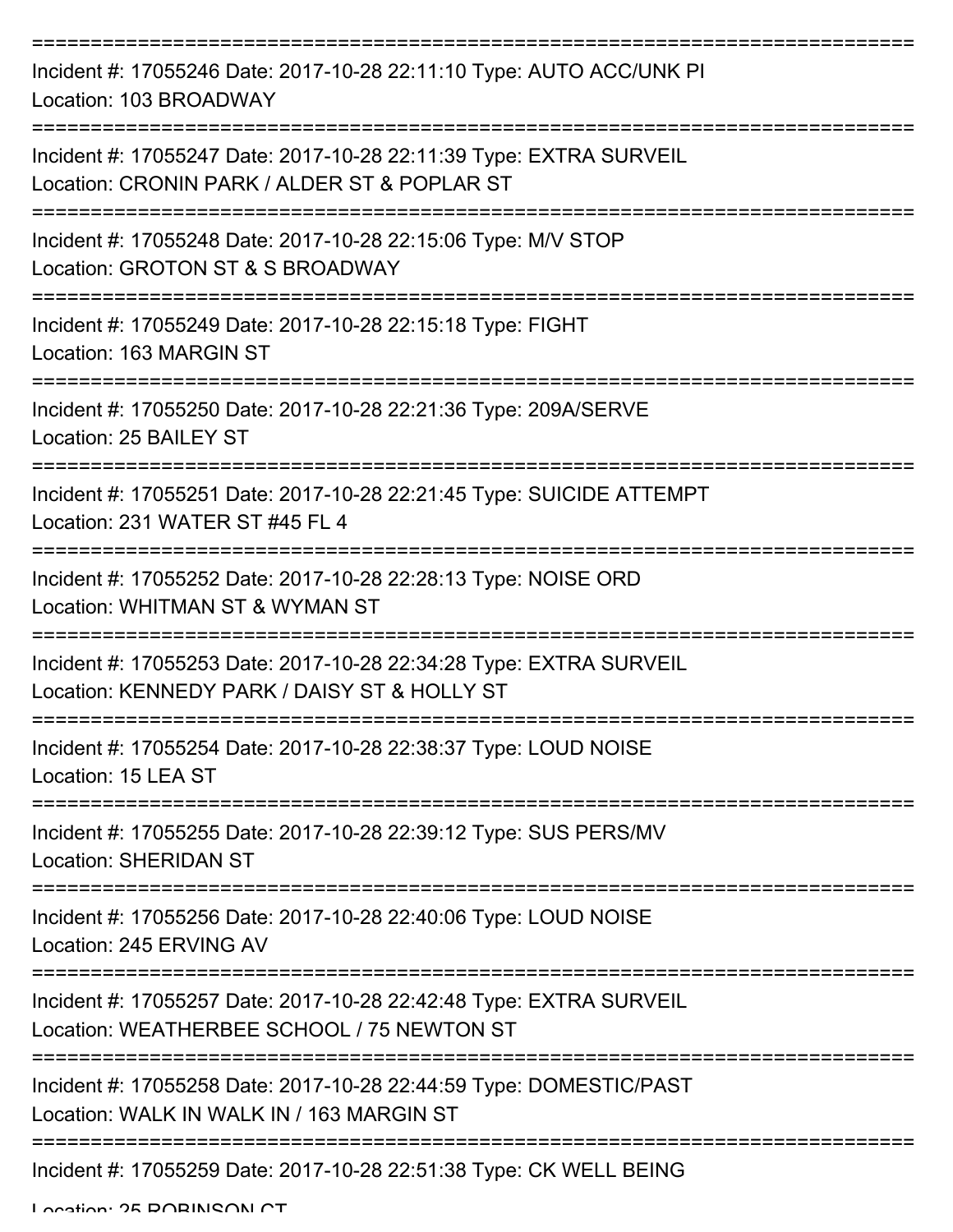=========================================================================== Incident #: 17055260 Date: 2017-10-28 22:52:53 Type: EXTRA SURVEIL Location: BREEN SCHOOL / 114 OSGOOD ST =========================================================================== Incident #: 17055261 Date: 2017-10-28 22:54:15 Type: EXTRA SURVEIL Location: SOUTH LAWRENCE EAST SCHOOL / 165 CRAWFORD ST =========================================================================== Incident #: 17055262 Date: 2017-10-28 22:55:12 Type: EXTRA SURVEIL Location: LAWRENCE HIGH SCHOOL / 71 N PARISH RD =========================================================================== Incident #: 17055264 Date: 2017-10-28 22:56:07 Type: DISTURBANCE Location: 1 THORNTON AV =========================================================================== Incident #: 17055263 Date: 2017-10-28 22:56:27 Type: EXTRA SURVEIL Location: HIGGINS STATE POOL / 180 CRAWFORD ST =========================================================================== Incident #: 17055265 Date: 2017-10-28 22:57:34 Type: EXTRA SURVEIL Location: SULLIVAN PARK / N PARISH RD =========================================================================== Incident #: 17055266 Date: 2017-10-28 23:03:52 Type: FIRE/MV Location: PEARL AV =========================================================================== Incident #: 17055267 Date: 2017-10-28 23:06:09 Type: EXTRA SURVEIL Location: CRONIN PARK / ALDER ST & JUNIPER ST =========================================================================== Incident #: 17055268 Date: 2017-10-28 23:09:13 Type: LOUD NOISE Location: 52 HOWARD ST =========================================================================== Incident #: 17055269 Date: 2017-10-28 23:19:05 Type: M/V STOP Location: ESSEX ST & NEWBURY ST =========================================================================== Incident #: 17055271 Date: 2017-10-28 23:30:07 Type: EXTRA SURVEIL Location: SOUTH COMMON / 77 S UNION ST =========================================================================== Incident #: 17055270 Date: 2017-10-28 23:31:14 Type: LOUD NOISE Location: 13 KENDALL ST =========================================================================== Incident #: 17055275 Date: 2017-10-28 23:32:46 Type: EXTRA SURVEIL Location: PEMBERTON PARK / null =========================================================================== Incident #: 17055272 Date: 2017-10-28 23:36:33 Type: M/V STOP Location: AVON ST & BRUCE ST